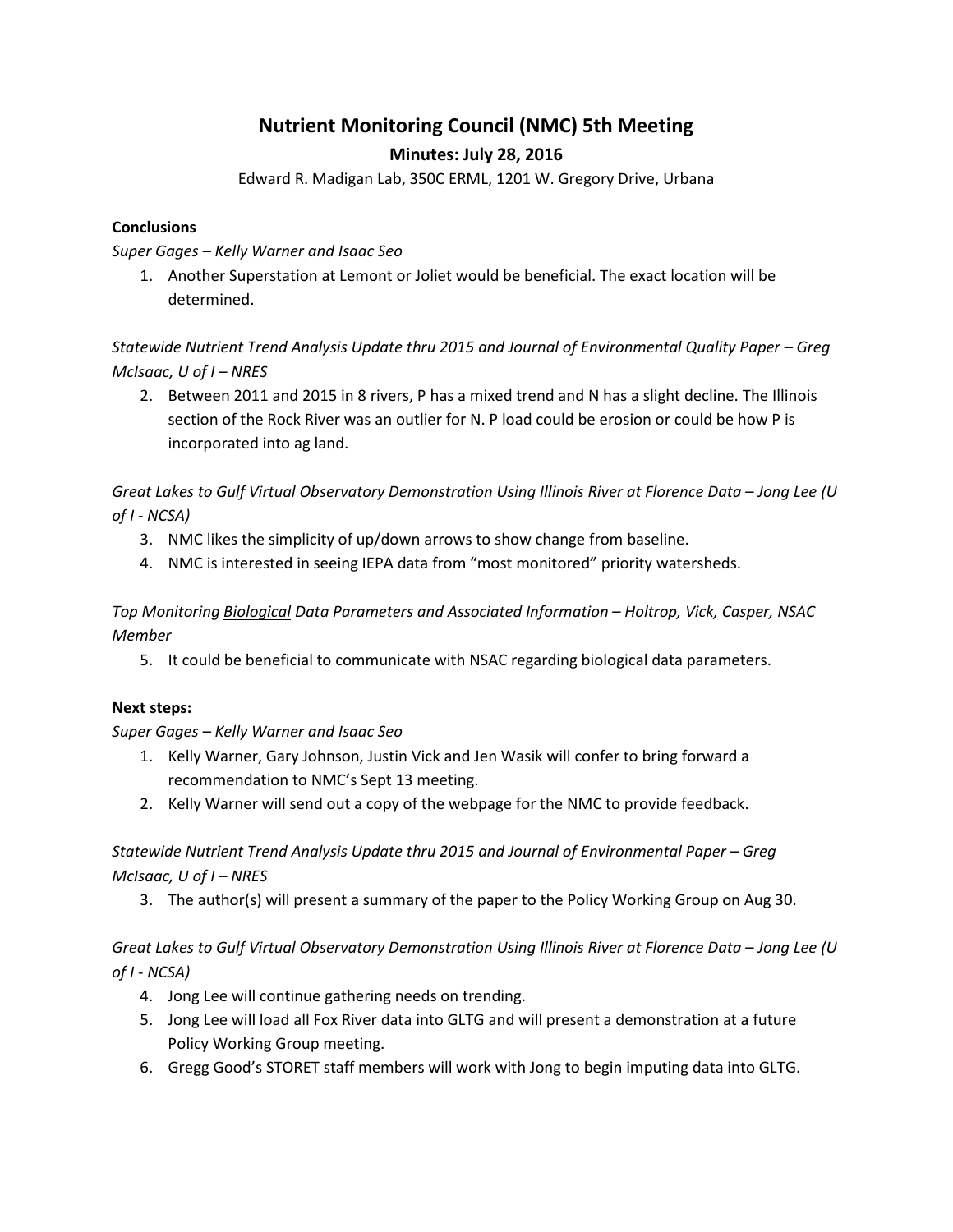### *Monitoring Plan*

- 7. NMC will prioritize a list of basins and a framework of needs. Could start with an update and downstate location. Upstate could be Fox R. or Calumet R. Downstate could be Kaskaskia or L. Springfield.
- 8. Next meeting NMC will continue working on developing a monitoring plan.

# **Attendees:**

Gregg Good, IEPA; Kelly Warner, USGS; Paul Davidson, Univ of IL; Ann Holtrop, IDNR; Jong Lee, NCSA; Rick Cobb, IEPA; Laura Gentry, Univ of IL; Laura Keefer, ISWS; Andrew Casper, INHS; Justin Vick, MWRDGC; Kevin Culver, Aqua Illinois; Brian Miller, IWRC; Eliana Brown, IWRC; Adrienne Gulley, IISG; Ashley Rice, IWRC

On phone: Charles Theiling, COE-Rock Island; Greg McIssac, Univ of IL

### **Summary of informational presentations (not mentioned in conclusions and next steps):**

### *Groundwater Interplay with the NLRS, Section 106 Monitoring Grant – Rick Cobb, IEPA*

Monitoring shows that 10.5% of rural water supplies have nitrate >10 ppm. Under the Generic Management Pesticide Plan, the Illinois Department of Agriculture collected  $NO<sub>3</sub>$  in wells biannually over 14 years. The Havana Lowlands area is a "sandbox" where farmers use fertigation. Starting in 2014, the Illinois EPA started sampling under CWS Nitrate Monitoring Network. They also sampled for chlorides and bromides to help determine nitrate source. The results show a max of 19 mg/L and min of 0.16 mg/L. They looked at nitrate and well depth and found a trend of decreasing nitrate with depth. But they aren't seeing nondetect at depths greater than 30 feet (which would be expected due to the denitrification). Henry's Well had an increasing trend and they suspect that fertigation is practiced there. They decided that the hot spot well needed additional monitoring, so they sent a proposal into EPA. They are installing 4" monitoring wells in between 2 pivot irrigation systems. They will collect data for one year and look at cultural practices and discrete water sampling to see if there is any causal relationship.

#### *MWRD Nutrient Recovery Facility – Justin Vick, MWRDGC*

The wastewater treatment industry has shifted the paradigm of water reclamation to resource recovery. MWRD's Stickney plant is the largest in the world with a design capacity of 1.4 Billion gallons a day and an average flow of 676 MGD. Naturally occurring polyphosphate accumulating organisms (PAOs) remove 70% of P. PAOs facilitate Enhanced Biological Phosphorus Removal (EBPR), which is essentially tweaking plant conditions to maximize P uptake. In 2015, the average P removal was 93% at Stickney. The system is still being optimized. In May 2015, the Ostara process went online. It is the controlled production of struvite, which can be used as a slow release fertilizer. This is an opportunity for a more environmentally friendly P lifecycle. Looking forward, the Stickney plant expects to complete construction of Waste Activated Sludge Stripping (WASSTRIP) process by December 2017. This process pulls phosphorus early